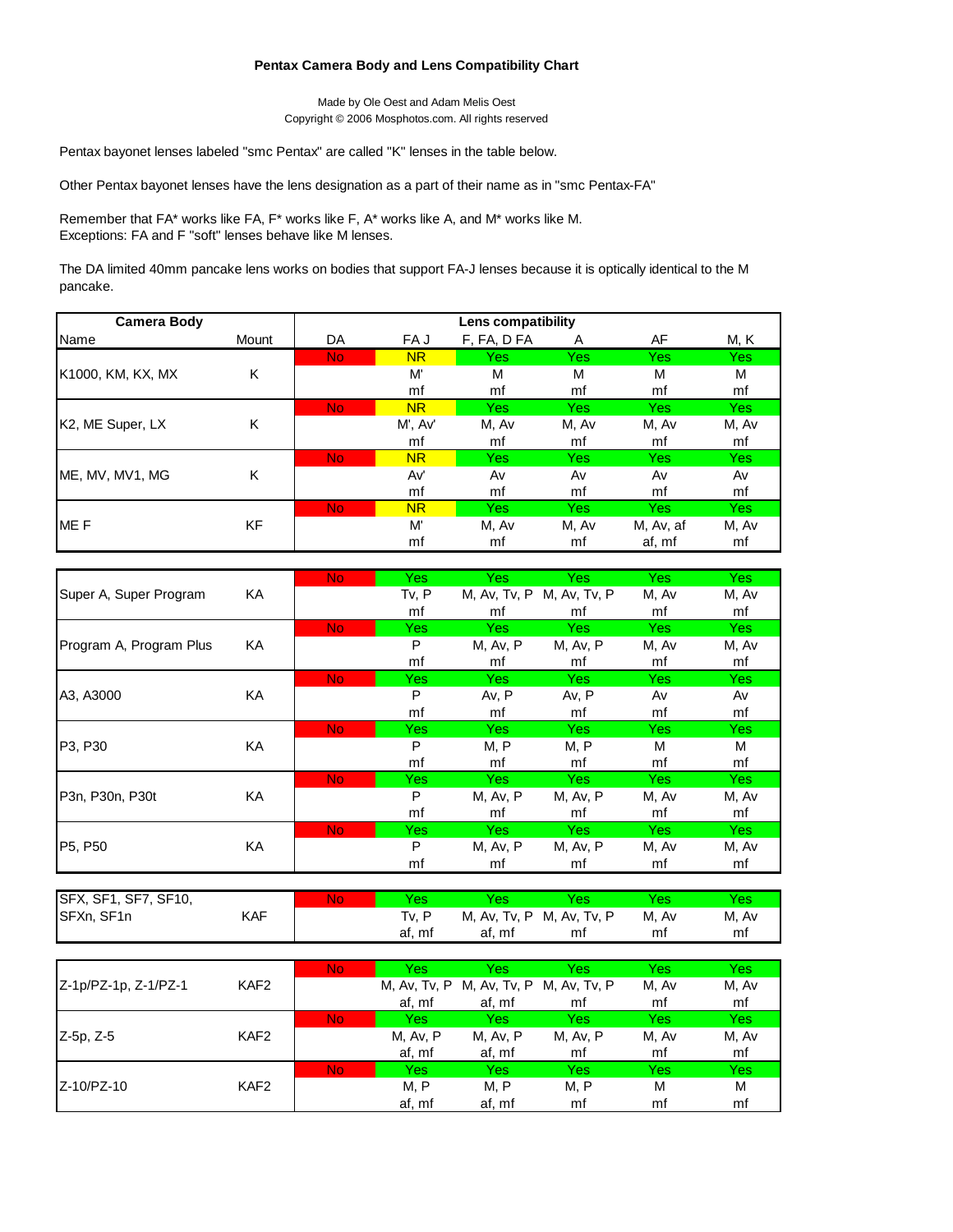| Z-20/PZ-20, Z-50p, |      | No |        | Yes       | 'es                                    |       |       |
|--------------------|------|----|--------|-----------|----------------------------------------|-------|-------|
| Z-70/PZ-70         | KAF2 |    |        |           | M, Av, Tv, P M, Av, Tv, P M, Av, Tv, P | M. Av | M, Av |
|                    |      |    | af, mf | mf<br>af. | m                                      | mi    | mi    |

|                        |                  | No.            | Yes:   | Yes:                                   | Yes:                      | Yes:           | Yes            |
|------------------------|------------------|----------------|--------|----------------------------------------|---------------------------|----------------|----------------|
| MZ-S                   | KAF2             |                | Tv, P  |                                        | M, Av, Tv, P M, Av, Tv, P | M, Av          | M, Av          |
|                        |                  |                | af, mf | af, mf                                 | mf                        | mf             | mf             |
|                        |                  | No.            | Yes:   | Yes.                                   | Yes:                      | Yes:           | Yes:           |
| MZ-M/ZX-M              | KA <sub>2</sub>  |                | Tv, P  |                                        | M, Av, Tv, P M, Av, Tv, P | M. Av          | M, Av          |
|                        |                  |                | mf     | mf                                     | mf                        | mf             | mf             |
| MZ-5/ZX-5, MZ-5n/ZX-5n |                  | No.            | Yes:   | Yes:                                   | Yes:                      | Yes:           | Yes:           |
| MZ-10/ZX-10            | KAF <sub>2</sub> |                | Tv, P  |                                        | M, Av, Tv, P M, Av, Tv, P | M. Av          | M, Av          |
|                        |                  |                | af, mf | af, mf                                 | mf                        | mf             | mf             |
|                        |                  | No.            | Yes:   | Yes                                    | Yes:                      | Yes:           | Yes:           |
| MZ-6/ZX-L, MZ-7/ZX-7   | <b>KAF</b>       |                |        | M, Av, Tv, P M, Av, Tv, P M, Av, Tv, P |                           | M, Av          | M, Av          |
|                        |                  |                | af, mf | af, mf                                 | mf                        | mf             | mf             |
| MZ-30/ZX-30            | crippled         | No.            | Yes:   | - Yes                                  | Yes:                      | No.            | <b>No</b>      |
| MZ-50/ZX-50            | <b>KAF</b>       |                |        | M, Av, Tv, P M, Av, Tv, P M, Av, Tv, P |                           |                |                |
|                        |                  |                | af, mf | af, mf                                 | mf                        |                |                |
|                        | crippled         | N <sub>o</sub> | Yes.   | Yes                                    | N <sub>o</sub>            | N <sub>o</sub> | N <sub>o</sub> |
| MZ-60/ZX-60            | <b>KAF</b>       |                |        | M, Av, Tv, P M, Av, Tv, P              |                           |                |                |
|                        |                  |                | af, mf | af, mf                                 |                           |                |                |

|                  | crippled   | No | <b>es</b>    | es     | Yes                       | 'es        |              |
|------------------|------------|----|--------------|--------|---------------------------|------------|--------------|
| <sup>*</sup> ist | <b>KAF</b> |    | M, Av, Tv, P |        | M, Av, Tv, P M, Av, Tv, P | M"<br>Av". | Av"<br>, M'' |
|                  |            |    | af, mf       | af, mf | mt                        |            |              |

| *ist D series | crippled         | Yes          | Yes          | Yes          | Yes          | Yes   | Yes   |
|---------------|------------------|--------------|--------------|--------------|--------------|-------|-------|
| K100D, K110D  | KAF <sub>2</sub> | M. Av. Tv. P | M, Av, Tv, P | M, Av, Tv, P | M. Av. Tv. P | Av. M | Av, M |
|               |                  | af. mf       | af, mf       | af. mf       | mf           | mf    | mf    |
|               | crippled         | <b>Yes</b>   | Yes.         | Yes          | Yes          | Yes   | Yes   |
| <b>K10D</b>   | KAF <sub>2</sub> | M, Av, Sv,   | M, Av, Sv,   | M, Av, Sv,   | M. Av. Sv.   | Av. M | Av, M |
|               |                  | Tv. TVa. P   | Tv. TVa. P   | Tv, TVa, P   | Tv. TVa. P   |       |       |
|               |                  | af, mf       | af. mf       | af, mf       | mf           | mf    | mf    |

## **Legend-**

| Yes | The lens/body combination works                                                                                                                                                                                                                                                                           |
|-----|-----------------------------------------------------------------------------------------------------------------------------------------------------------------------------------------------------------------------------------------------------------------------------------------------------------|
| NR. | Not Recommended. While the lens does fit the body, the lens will always be set at its smallest<br>aperture (for example f/32) and is therefore useless for practical picture taking.                                                                                                                      |
| No  | Although the lens fits the body it will neither work nor be useable.                                                                                                                                                                                                                                      |
|     | Regarding a DA lens attached to a film body: The lens will function like an FA J lens, but the image<br>formed by the lens does not cover the full 24 x 36 frame. Exception: Tests show that the DA 40mm<br>Limited covers the full 24 x 36 frame and hence can be used as an FA J lens on a film camera. |
|     | Regarding K, M, and AF lenses on certain MZ/ZX bodies: The shutter will not fire.                                                                                                                                                                                                                         |
| м   | Manual exposure, you set shutter speed and aperture. Camera's exposure meter will indicate when<br>the setting is correct.                                                                                                                                                                                |
| M   | Crippled manual exposure, you set shutter speed, lens is always at its smallest aperture. Camera's<br>exposure meter will indicate when the setting is correct.                                                                                                                                           |
| M"  | Manual exposure without light meter.                                                                                                                                                                                                                                                                      |
| Av  | Automatic exposure, you set the aperture, the camera sets the shutter speed                                                                                                                                                                                                                               |
| Av' | Automatic exposure, the camera sets the shutter speed, the lens is always at its smallest aperture.                                                                                                                                                                                                       |
| Av" | Automatic exposure, the camera sets the shutter speed, the lens is always at its largest aperture.                                                                                                                                                                                                        |